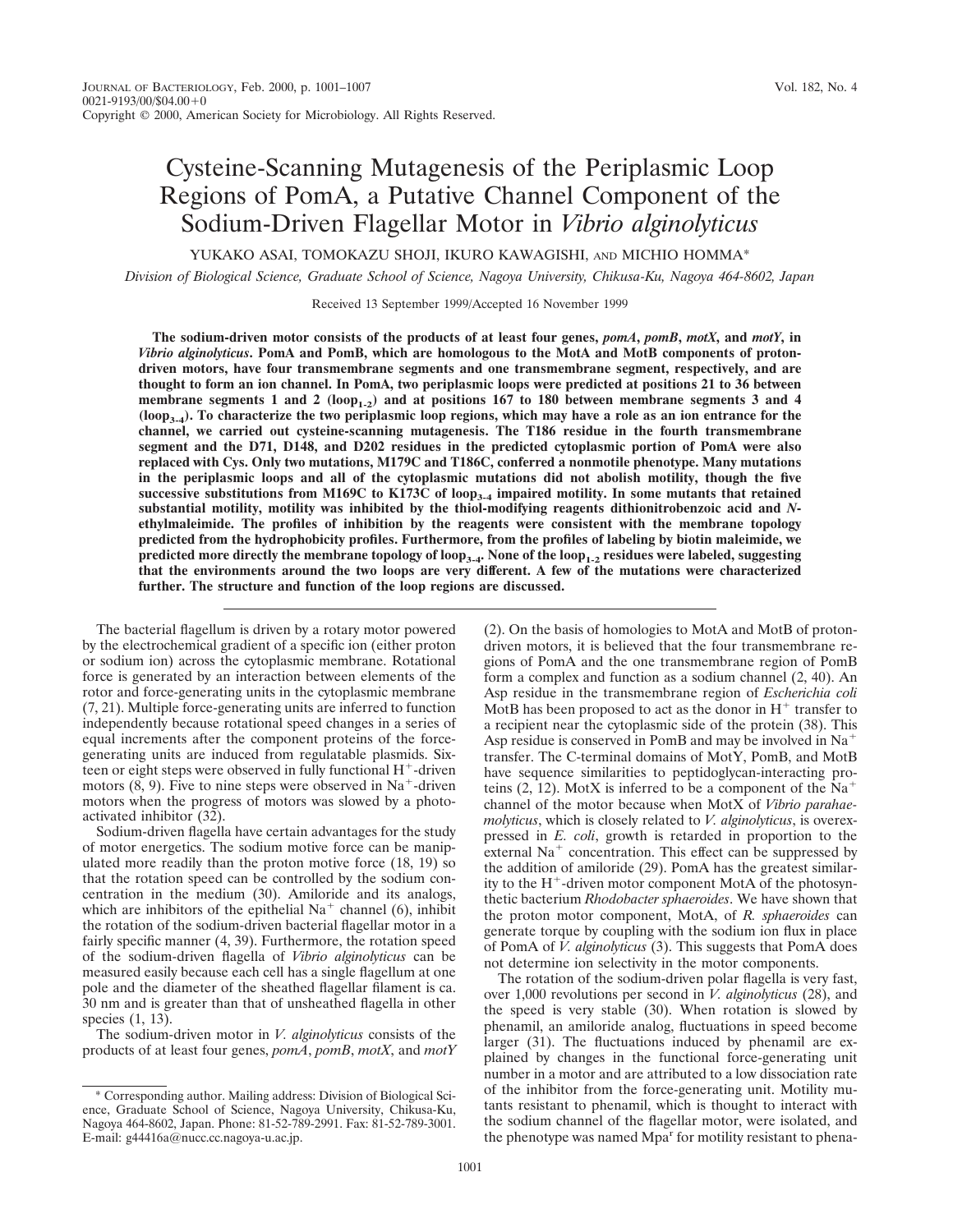TABLE 1. Bacterial strains and plasmids

| Strain or<br>plasmid | Genotype or description <sup>a</sup>                                                                                | Reference |
|----------------------|---------------------------------------------------------------------------------------------------------------------|-----------|
| V. alginolyticus     |                                                                                                                     |           |
| VIO <sub>5</sub>     | VIK4 <i>laf</i> (Pof <sup>+</sup> Laf <sup>-</sup> )                                                                | 34        |
| VIO586               | VIO5 pom $A$ (Laf <sup>-</sup> Pom <sup>-</sup> )                                                                   | 2         |
| <b>NMB188</b>        | VIO586 che (Laf <sup>-</sup> Pom <sup>-</sup> Che <sup>-</sup> )                                                    | 25        |
| E. coli DH5 $\alpha$ | $F^ \lambda^-$ recA1 hsdR17 endA1 supE44<br>thi-1 relA1 gyrA96 $\Delta$ (argF-<br>lacZYA)U169 %80dlacZ $\Delta M15$ | 16        |
| Plasmids             |                                                                                                                     |           |
| pSU41                | kan (Km <sup>r</sup> ) P <sub>lac</sub> lacZ $\alpha$                                                               | 5         |
| pSU21                | <i>cat</i> (Cm <sup>r</sup> ) $P_{lac}$ <i>lac</i> Z $\alpha$ (MCS same as<br>that in $pSU(41)$                     | 5         |
| pYA2032              | pSU21 1.45-kb XbaI-EcoRI<br>fragment ( $pomA^+$ )                                                                   | 2         |
| pYA301               | pSU41 0.8-kb BamHI-BamHI<br>fragment (pom $A^+$ )                                                                   | 25        |

a Cm<sup>r</sup>, chloramphenicol resistant; Km<sup>r</sup>, kanamycin resistant; MCS, multicloning site; P*lac*, *lac* promoter.

mil  $(26)$ . The Mpa<sup>r</sup> mutations have recently been mapped to PomA or PomB at the residue near the cytoplasmic ends of the putative transmembrane segments (25). The phenamil resistance mutations have been mapped similarly in *V. parahaemolyticus* (20).

PomA and MotA are predicted to have two short loops in the periplasm (2, 41). The loop regions may help to maintain the arrangement of the membrane-spanning helices that form the ion channel, guide the  $Na<sup>+</sup>$  ion or proton, respectively, into the channel, or interact with the coupling ions,  $Na^+$  and  $H^+$ , or with other proteins, such as PomB or MotB, respectively. In this study, we investigated the function of these loop regions by performing systematic cysteine-scanning mutagenesis and characterizing the motility of the Cys mutants and the binding effects of sulfhydryl (SH) reagents on the mutant's motility. Moreover, a combination of genetic introduction of Cys and chemical labeling allowed us to obtain topographical information on periplasmic loops of PomA.

### **MATERIALS AND METHODS**

**Bacterial strains, plasmids, and growth conditions.** The strains and plasmids used in this work are listed in Table 1. *V. alginolyticus* cells were cultured at 30°C in VC medium (0.5% polypeptone, 0.5% yeast extract, 0.4% K<sub>2</sub>HPO<sub>4</sub>, 3% NaCl, 0.2% glucose) or VPG medium (1% polypeptone, 0.4%  $K_2\overline{H}PO_4$ , 3% NaCl, 0.5% glycerol). For compact colony formation, VC medium–1.25% agar plates were used. For swarm assays, VPG medium–0.25% agar plates were used. When necessary, chloramphenicol and kanamycin were added to final concentrations of 2.5 and 100 µg/ml, respectively. *E. coli* cells were cultured at 37°C in LB medium (1% tryptone, 0.5% yeast extract, 0.5% NaCl), and chloramphenicol and kanamycin were added to final concentrations of  $25$  and  $50 \mu\text{g/ml}$ , respectively.

**DNA manipulations and sequencing.** Routine DNA manipulations were carried out in accordance with standard procedures (36). Restriction endonucleases and other enzymes for DNA manipulations were purchased from Takara Shuzo (Shiga, Japan) and New England Biolabs (Beverly, Mass.). Nucleotide sequences were determined by using the dye terminator cycle sequencing kit (Perkin-Elmer Co.) and an ABI PRISM sequencer (model 377; PE Applied Biosystems).

**Cysteine-scanning mutagenesis.** Mutagenesis was performed by a two-step PCR as described previously (25). For the reaction, we used end primers (in which restriction enzyme sites [underlined] were added) for the *pomA* gene,<br>PomA-B1 (5'-GCG<u>GGATCC</u>TGCCGCTCCGGACCTGGATGA-3') and PomA-B2 (5'-CTCGGATCCAAGTTACTCGTCAATCTCA-3') or PomA-E2 (5'-CTCGAATTCAAGTTACTCGTCAATCTCA-3'), a pair of the mutant primers, and pYA2032 as the template. Amplified mutant fragments were digested with *Bam*HI or with *Bam*HI and *Eco*RI and ligated into the multicloning site of the plasmid vector pSU41 (5).

**Electroporation.** Transformation of *V. alginolyticus* by electroporation was carried out as described previously (22). The cells were subjected to osmotic shock and were washed thoroughly with 20 mM MgSO<sub>4</sub>. Electroporation was carried out with the Gene Pulser electroporation apparatus (Japan Bio-Rad Laboratories, Tokyo) at an electric field strength of  $5.0$  to 7.5 kV/cm.

**Measurement of swimming speed.** An overnight culture in VC medium was inoculated into VPG medium at a 100-fold dilution and grown at 30°C to exponential phase. Cells were centrifuged in an Eppendorf tube at 7,000 rpm for 5 min, and the sedimented cells were suspended in Tris motility buffer (TMN50; 50 mM Tris-HCl [pH 7.5], 5 mM MgCl<sub>2</sub>, 5 mM glucose, 50 mM NaCl, 250 mM KCl). Cell suspension was diluted about 100-fold into Tris motility buffer, and motility of the cells was observed under a dark-field microscope and recorded on videotape. Swimming speed was determined as described previously (17). When the  $Na<sup>+</sup>$  concentration was varied, the KCl concentration was changed to hold the total salt concentration constant. For example, TMN300 contains 300 mM NaCl and no KCl in Tris motility buffer, TMN50 contains 50 mM NaCl and 250 mM KCl, and TMK300 contains no NaCl and 300 mM KCl.

**Detection of PomA proteins.** Cell suspensions were mixed with one-fifth volume of sodium dodecyl sulfate (SDS) loading buffer (0.2 M Tris-HCl [pH 6.8], 37.5% glycerol, 6% SDS, 0.004% BPB) and 1/10 volume of 2-mercaptoethanol and boiled for 5 min (40). Proteins in the samples were separated by SDSpolyacrylamide gel electrophoresis (PAGE) and electrophoretically transferred to a polyvinylidenedifluoride (PVDF) membrane (Millipore Japan, Tokyo) by using a wet blotting apparatus (Biocraft, Tokyo, Japan). The anti-PomA antibody (PomA91), which was generated as described previously (40), was the primary antibody, and alkaline phosphatase (AP)-conjugated goat anti-rabbit immunoglobulin G antibody was the secondary antibody (Kirkegaard & Perry Laboratories, Gaithersburg, Md.). The method for detection of the second antibody was described previously (33).

**Labeling with and detection of biotin maleimide.** Cell suspensions were prepared as for the above procedure for measurements of swimming speed. For labeling, the cells suspended in TMN50 were preincubated with  $10 \text{ mM}$  dithiothreitol (DTT) at room temperature for 30 min and harvested by centrifugation. The pellet was resuspended in TMN50 and incubated with 0.2 mM biotin maleimide (biotin-PE-maleimide; Dojin Corp., Kumamoto, Japan) for 10 min. The cells, washed once with TMN50, were solubilized and immunoprecipitated with the anti-PomA (PomA1312) antibody, as described previously (40). The immunoprecipitates were separated by SDS-PAGE and transferred to a PVDF membrane as described above. Biotinylated proteins were detected with streptavidinconjugated horseradish peroxidase and chemiluminescence (Amersham Corp.).

# **RESULTS**

**Cysteine-scanning mutagenesis of the PomA extracellular loop regions.** Mutations were introduced into the  $loop_{1-2}$  and  $loop_{3-4}$  segments of PomA, defined as the regions from V21 to L36 and from S167 to A180, respectively, by a PCR method (Fig. 1). The mutations were confirmed by sequencing one or the other DNA strand of the *pomA* region. Sixteen mutations were made in  $loop_{1-2}$ , and 14 mutations were made in  $loop_{3-4}$ . In some cases, a silent mutation or a mutation in the noncoding region was also present; however, those mutations did not affect the motility phenotype. In addition to the periplasmic loop regions, Cys substitutions were generated in the fourth transmembrane segment (T186C) and in the predicted cytoplasmic regions (D71C, D148C, and D202C). The four mutants are thought to be the references against which the periplasmic mutants can be compared. Furthermore, the cytoplasmic charged residues might have an important role for the channel function.

The mutant plasmids were introduced into the *pomA* mutant strain (VIO586), and the motility of the transformed cells was examined by measuring swarm expansion rates in soft agar plates with or without dithionitrobenzoic acid (DTNB) (Fig. 2; Table 2). It is known that DTNB, an SH-modifying reagent, is unable to permeate membranes and causes no significant damage to cellular functions. None of the substitutions in  $loop_{1-2}$ abolished swarming ability, although G23C, S25C, and D31C seemed to impair swarming. DTNB reduced the swarm rate of mutants containing the G23C, G24C, F29C, D31C, and T34C substitutions. The swarming ability of the F29C mutant was almost completely inhibited by DTNB. On the other hand, several Cys replacements in  $loop_{3-4}$  severely impaired swarming. The M179C mutant did not form any swarm, and the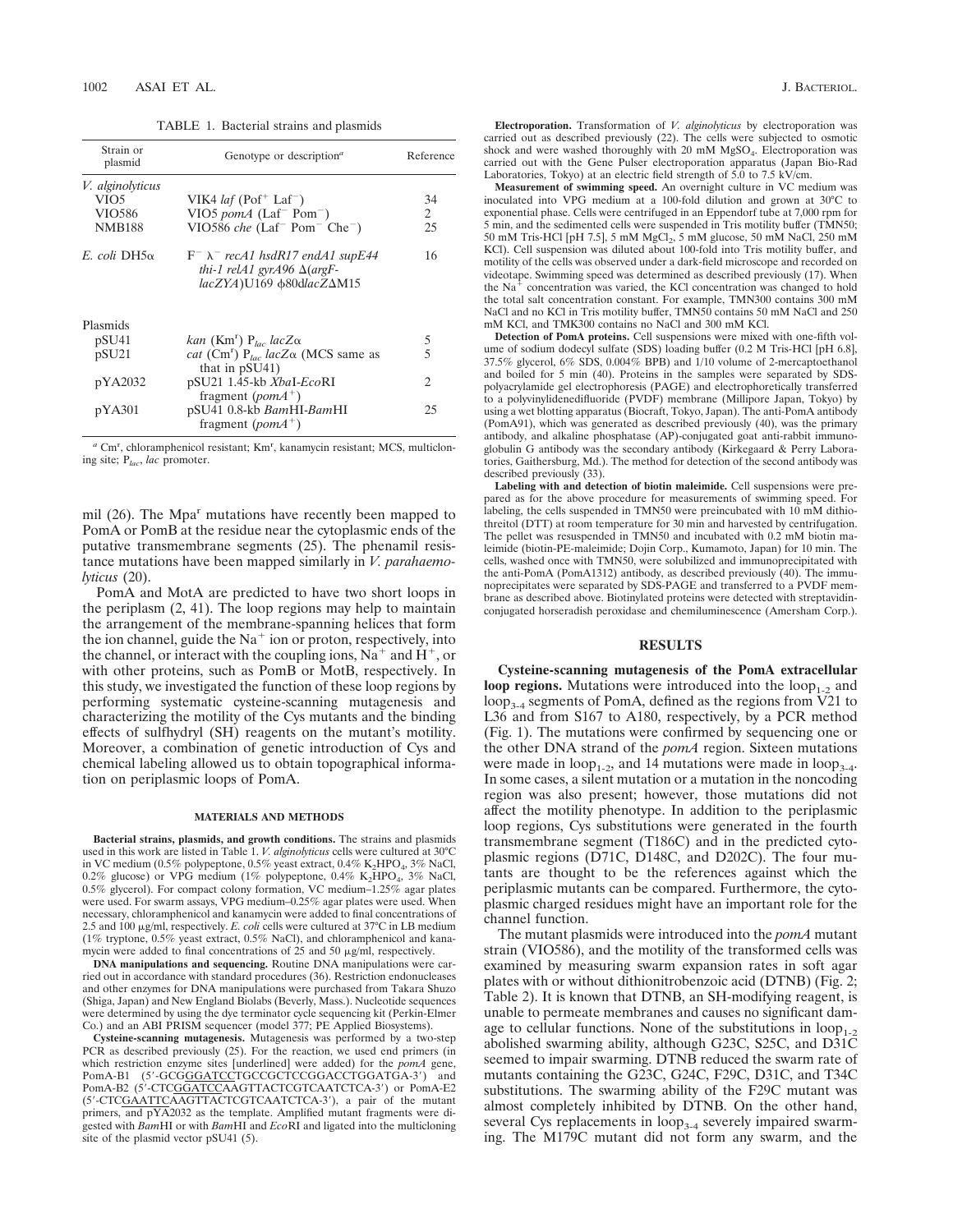

FIG. 1. Model of the membrane topology of PomA. Positions replaced by Cys are shown as large circles. The reactivities with biotin maleimide are indicated by the following symbols: solid black circles, strong reactivity; striped circles, quite weak reactivity; open large circles, no reactivity. Relative swarm sizes in the mutants are indicated by shaded circles. Where no shaded circle is given, swarm size was similar to that of the wild type and was not affected by DTNB. Inhibition or lack of inhibition by DTNB is indicated by  $+$  or  $-$  symbols, respectively, in the circles.

P172C mutant produced significant swarms only after prolonged incubation. In the presence of DTNB, swarm expansion rates were reduced in the mutants M169C, D170C, K173C, I175C, G176C, and G180C. The I175C mutant seemed to be more affected by the SH-modifying reagent than the others.

The T186C substitution, which alters the putative fourth transmembrane segment, eliminated swarming. Residue T186 of PomA corresponds to T209 of *E. coli* MotA, which is a conserved polar residue that might form part of the proton channel (37). The mutations D71C, D148C, and D202C, which are located in regions predicted to be the cytoplasm, did not affect swarming even in the presence of DTNB.

**Effects of the Cys substitutions on the swimming speed of** cells. NMB188 (Pom $A^-$  Che<sup>-</sup>) cells, which have a smoothswimming mutation so swimming speed can be measured more easily (25), were transformed with the mutant plasmids. The transformed cells harvested in mid-log phase were measured in buffer containing 300 mM  $Na<sup>+</sup>$  with no SH-modifying reagent, 500  $\mu$ M DTNB, or 200  $\mu$ M *N*-ethylmaleimide (NEM). In contrast to DTNB, NEM is able to permeate membranes and the reaction is irreversible. The effects of the mutations on swimming and swarming were correlated well with each other, with a few exceptions (Fig. 2; Table 2). Such exceptions are not surprising because swarming ability is affected by growth and chemotactic behavior. Swarming was severely impaired by the F29C substitution in the presence of DTNB, but the swimming speed was not. Correspondingly, we found that Cys-29 is modified slowly by the SH-modifying reagents (Fig. 3). In most of the mutants, swimming speed was dropped immediately after the addition of the SH-modifying reagents, but this was not

true of F29C cells, which slowed over the course of about 10 min after the addition of the SH-modifying reagents. Motility was restored to its original level in this mutant by the addition of a reducing agent, DTT. In contrast, cells of the I175C mutant were stopped immediately and completely by 500  $\mu$ M DTNB or  $200 \mu \text{M}$  NEM, and their swimming speeds were decreased with the concentration of the reagents (Fig. 4). The slow reaction of Cys-29 is consistent with the following result: the  $loop_{1-2}$  region was not labeled by biotin maleimide, whose molecular weight is larger than that of DTNB or NEM.

**Detection of the mutant PomA proteins.** The levels of PomA proteins were determined for *pomA* cells (NMB188) transformed with plasmids containing the mutant *pomA* genes that conferred impaired motility. Total cell proteins were separated by SDS-PAGE, and immunoblotting was performed by using an antibody raised against PomA peptides. We could detect a level of Cys-substituted PomA proteins comparable to that of wild-type PomA (data not shown). Of all the mutants tested, there was no significant difference in the amount of PomA in any mutant although the electrophoretic mobilities were slightly different for some mutant proteins (Fig. 5). These minor changes in mobility and amount were not correlated with the severity of the effects of the mutations on motility.

**Labeling with biotin maleimide.** Generally, maleimide is thought not to bind to thiol groups buried in the hydrophobic interior of the membrane. To determine which residue is located at each boundary between a periplasmic loop and a transmembrane region, biotin maleimide was reacted against the Cys-substituted PomA proteins. The results of labeling and immunoblotting are shown in Fig. 5. Wild-type PomA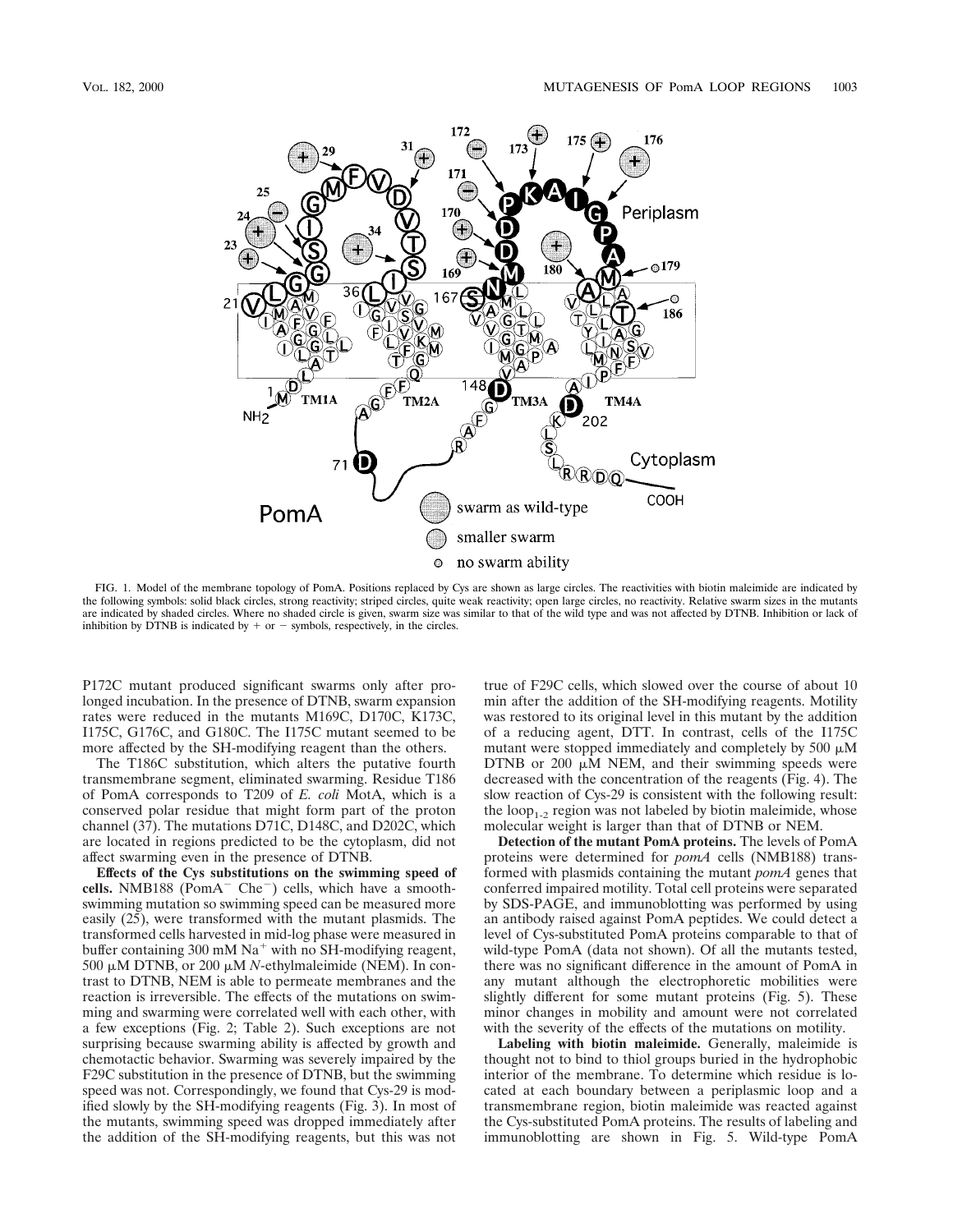$-DTNB$ 

 $(a)$ 

|  |  |  |  |  |  | TABLE 2. Swarm size and swimming speed of mutants |
|--|--|--|--|--|--|---------------------------------------------------|
|--|--|--|--|--|--|---------------------------------------------------|

| pYA301       |        |  |  |              | pYA301             |        |  |  |              |
|--------------|--------|--|--|--------------|--------------------|--------|--|--|--------------|
| V2IC         |        |  |  | F29C         | <b>V21C</b>        |        |  |  | F29C         |
| L22C         |        |  |  | V30C         | L22C               |        |  |  | V30C         |
| G23C         |        |  |  | D31C         | G23C               |        |  |  | D31C         |
| G24C         |        |  |  | V32C         | G24C               |        |  |  | V32C         |
| <b>S25C</b>  |        |  |  | <b>T33C</b>  | <b>S25C</b>        |        |  |  | <b>T33C</b>  |
| <b>I26C</b>  |        |  |  | S34C         | <b>126C</b>        |        |  |  | <b>S34C</b>  |
| G27C         |        |  |  | 135C         | G27C               |        |  |  | 135C         |
| <b>M28C</b>  |        |  |  | L36C         | <b>M28C</b>        |        |  |  | L36C         |
|              |        |  |  |              |                    |        |  |  |              |
| pYA301       |        |  |  |              | pYA301             |        |  |  |              |
| S167C        |        |  |  | <b>I175C</b> | <b>S167C</b>       |        |  |  | <b>I175C</b> |
| <b>N168C</b> |        |  |  | G176C        | <b>N168C</b>       |        |  |  | G1760        |
| M169C        |        |  |  | <b>P177C</b> | M169C              |        |  |  | <b>P177C</b> |
| D170C        |        |  |  | A178C        | D170C              |        |  |  | A1780        |
| <b>D171C</b> |        |  |  | M179C        | D <sub>171</sub> C |        |  |  | M1790        |
| <b>P172C</b> |        |  |  | A180C        | <b>P172C</b>       |        |  |  | A180C        |
| K173C        |        |  |  | <b>T186C</b> | <b>K173C</b>       |        |  |  | T186C        |
| A174C        |        |  |  |              | A174C              |        |  |  |              |
|              |        |  |  |              |                    |        |  |  |              |
|              | pYA301 |  |  |              |                    | pYA301 |  |  |              |
|              | D71C   |  |  |              |                    | D71C   |  |  |              |
|              | D148C  |  |  |              |                    | D148C  |  |  |              |
|              | D202C  |  |  |              |                    | DODOC  |  |  |              |

 $(b)$ 

 $+DTNR$ 

FIG. 2. Swarm profiles of the Cys mutants. Fresh colonies were inoculated in triplicate into 0.25% agar–VPG plates containing kanamycin without (a) and with (b) 500  $\mu$ M DTNB and incubated at 30°C for 4 h. The mutations are indicated. The unlabeled nonswarming colonies contain only the vector plasmid (pSU41). pYA301 is a plasmid expressing the wild-type PomA.

(pYA301) was not biotinylated because it has no Cys. T186C, which is predicted to be in the interior of TM4, was also not labeled. In loop<sub>3-4</sub>, the residues from N168C to A178C were labeled, suggesting that these are exposed to the aqueous phase. P177C was reproducibly more weakly labeled than the others. On the other hand, biotin maleimide bound to S167C quite weakly and did not bind to M179C and A180C at all. It is possible that S167 and M179 exist at the boundaries between TM3 and periplasmic loop<sub>3-4</sub> and between loop<sub>3-4</sub> and TM4, respectively. We could not detect biotinylated PomA in any loop<sub>1-2</sub> substitutions (Fig. 5a). The residues of loop<sub>1-2</sub> may not be exposed to the periplasm. Three Cys substitutions in the cytoplasmic region were also biotinylated to the same extent with periplasmic mutants. This result shows that biotin maleimide can penetrate the membrane of *V. alginolyticus*.

**Effect of SH-modifying reagents at different sodium ion concentrations.** The extracellular loop regions might interact with  $Na<sup>+</sup>$  as it enters the PomA channel. Therefore, the effect of  $Na<sup>+</sup>$  on the reaction rates of SH-modifying reagents was investigated with the M169C and D170C mutants (Fig. 6). The time course of inhibition of the D170C mutant by DTNB differed depending on whether the  $Na<sup>+</sup>$  concentration was low or high (Fig. 6c). The M169C mutant did not show any such effect. The inhibition of the D170C and M169C mutants reached a maximum at 300 mM NaCl in 5 and 15 min, respectively. Inhibition was relieved by the addition of 1 mM DTT,

| Mutant       | Swarm size $^a$ |         | Swimming speed $(\mu m/s)^b$ |                          |                          |  |  |
|--------------|-----------------|---------|------------------------------|--------------------------|--------------------------|--|--|
|              | No addition     | $+DTNB$ | No addition                  | $+DTNB$                  | $+NEM$                   |  |  |
| None         | $++++$          | $++++$  | 82                           | 82                       | 77                       |  |  |
| V21C         | $+++$           | $+++$   | 76                           | 76                       | 77                       |  |  |
| L22C         | $+++$           | $+++$   | 67                           | 69                       | 67                       |  |  |
| G23C         | $++$            | $^{+}$  | 45                           | 31                       | 25                       |  |  |
| G24C         | $+++$           | $++$    | 68                           | 49                       | 37                       |  |  |
| S25C         | $++$            | $++$    | 43                           | 39                       | 33                       |  |  |
| I26C         | $+ + +$         | $+++$   | 77                           | 74                       | 74                       |  |  |
| G27C         | $+++$           | $+++$   | 73                           | 72                       | 72                       |  |  |
| M28C         | $+++$           | $++++$  | 75                           | 73                       | 74                       |  |  |
| F29C         | $+++$           | $\pm$   | 62                           | 50                       | 48                       |  |  |
| V30C         | $+++$           | $++++$  | 82                           | 79                       | 80                       |  |  |
| D31C         | $++$            | $^{+}$  | 32                           | 17                       | 16                       |  |  |
| V32C         | $+++$           | $++++$  | 81                           | 80                       | 78                       |  |  |
| T33C         | $++++$          | $++++$  | 64                           | 57                       | 48                       |  |  |
| S34C         | $+++$           | $++$    | 58                           | 57                       | 43                       |  |  |
| <b>I35C</b>  | $+++$           | $++++$  | 73                           | 76                       | 75                       |  |  |
| L36C         | $+++$           | $+++$   | 73                           | 74                       | 69                       |  |  |
| S167C        | $+++$           | $+++$   | 77                           | 69                       | 60                       |  |  |
| <b>N168C</b> | $++++$          | $++++$  | 79                           | 78                       | 75                       |  |  |
| M169C        | $^{+}$          | $\pm$   | 48                           | 16                       | 5                        |  |  |
| D170C        | $++$            | $^{+}$  | 52                           | 26                       | 37                       |  |  |
| D171C        | $^{+}$          | $^{+}$  | 20                           | 17                       | 12                       |  |  |
| P172C        | $\pm$           | $\pm$   | ND <sup>c</sup>              | N <sub>D</sub>           | N <sub>D</sub>           |  |  |
| <b>K173C</b> | $^{+}$          | $\pm$   | 25                           | 24                       | 28                       |  |  |
| A174C        | $++++$          | $+++$   | 76                           | 72                       | 59                       |  |  |
| <b>I175C</b> | $++$            | $\pm$   | 22                           | $\overline{0}$           | $\overline{0}$           |  |  |
| G176C        | $+++$           | $++$    | 40                           | 25                       | 17                       |  |  |
| P177C        | $+++$           | $++++$  | 34                           | 30                       | 34                       |  |  |
| A178C        | $++++$          | $++ +$  | 50                           | 23                       | 13                       |  |  |
| M179C        |                 |         | $\overline{0}$               | $\overline{a}$           | $\overline{\phantom{0}}$ |  |  |
| A180C        | $++++$          | $++$    | 71                           | 72                       | 62                       |  |  |
| T186C        |                 |         | $\overline{0}$               | $\overline{\phantom{0}}$ | $\overline{\phantom{0}}$ |  |  |
| D71C         | $+++$           | $+++$   | 82                           | 84                       | 73                       |  |  |
| D148C        | $+++$           | $+++$   | 64                           | 61                       | 42                       |  |  |
| D202C        | $++++$          | $++++$  | 77                           | 75                       | 68                       |  |  |

<sup>*a*</sup> Swarm size was classified into five types  $(+++, ++, +, \pm, -)$  on the basis of the results shown in Fig. 2. The mutants whose swarm ability was detected by prolonged incubation are indicated by  $\pm$ .<br><sup>*b*</sup> The average swimming speeds were obtained by measuring at least 20 swim-

ming tracks of cells generated from the integrated video images. *<sup>c</sup>* ND, not determined. In the P172C mutant, the motile fraction was too small

for the swimming speed to be measured.

and swimming speed was restored to the original level. The  $Na<sup>+</sup>$  flow may affect the reactivity of Cys-170 or may change the environment around the Cys residue.

### **DISCUSSION**

Cysteine or alanine scanning is known as a useful method for the functional analysis of various ion channels and transporters (14, 23, 27, 35). Applying this method to investigate the flagellar motor was expected to give us information not only about functional residues but also about the structural changes around each residue from the binding effects of SH-modifying reagents. Thirty-four different site-directed *pomA* mutations were made in this study. Systematic substitutions by cysteine were made in the two periplasmic loop regions (loop<sub>1-2</sub> and  $loop_{3-4}$ ), in the fourth transmembrane segment (TM4), and in parts of Asp residues in the cytoplasmic region.

Of the 34 mutants, only two were nonmotile, M179C and T186C. Nine mutants showed subnormal motility. These mutant PomA proteins were detected in levels comparable to that of the wild-type protein. By random mutagenesis, only the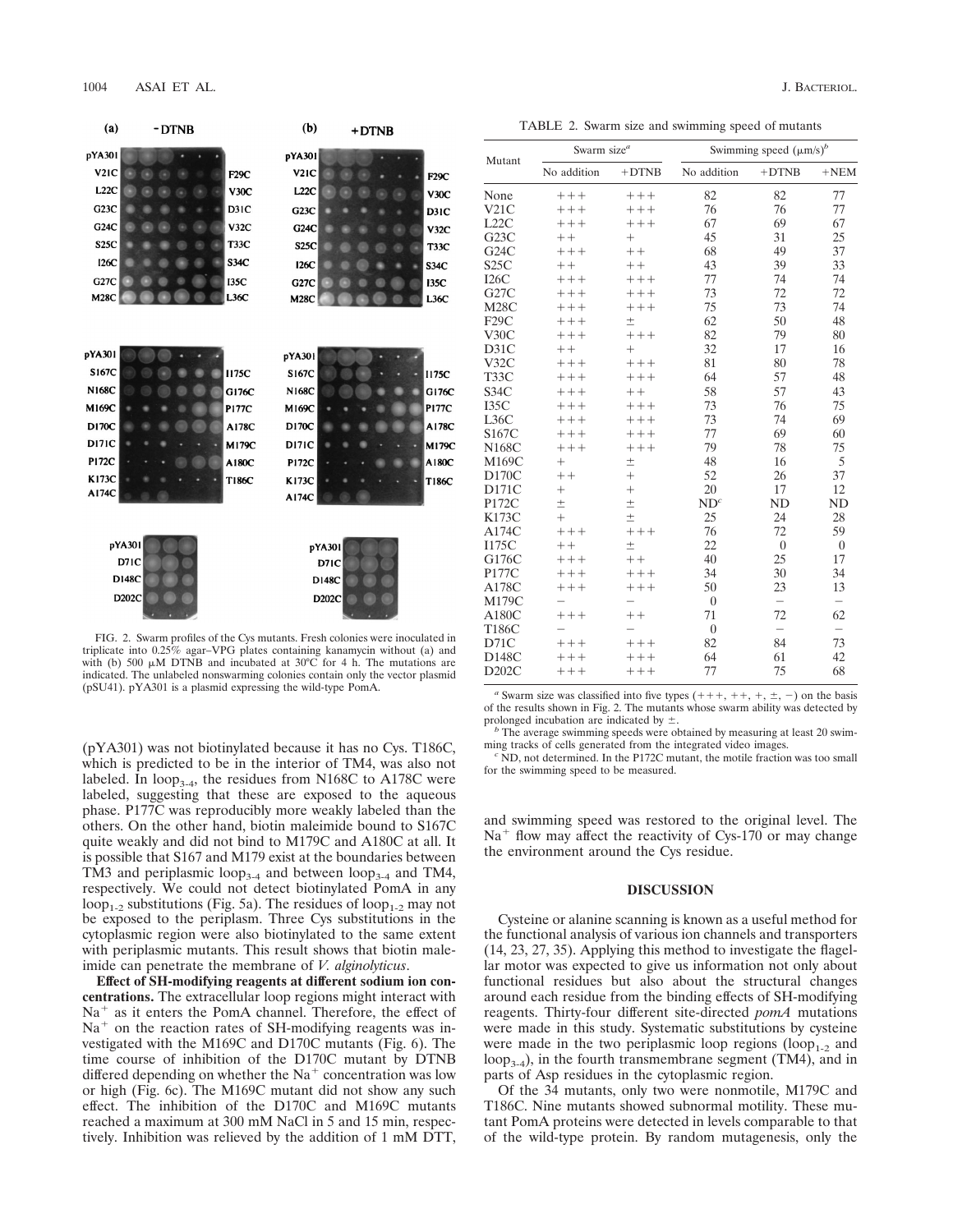

FIG. 3. Time course of reaction of the F29C mutant with the SH-modifying reagent DTNB. Cells from a 1-ml culture of strain NMB188 containing a plasmid expressing the F29C protein were harvested in late logarithmic phase and sus-pended in 200 ml of TMN50. This suspension was diluted 10-fold by TMN50 with ( $\blacksquare$ ) or without ( $\Box$ ) 500  $\mu$ M DTNB. After various times, the diluted suspension was diluted 50-fold more into TMN300 buffer, and the swimming speed was measured within 1 min after the dilution. At 25 min, DTT was added to a 1 mM final concentration, and the swimming speed was measured after 5 min.

mutation of G176 to the charged residue of Arg or Glu has been isolated in the periplasmic loop regions (24). T186 is predicted to be in a transmembrane segment (TM4), and this Thr residue is conserved among MotA proteins of various species (2). In *E. coli* MotA, the T209W substitution abolished motility. This result was interpreted to mean that this residue faces the inside of the ion channel (37). M179 is predicted to be at the periplasmic end of TM4. This methionine residue is not conserved in any MotA protein but appears always to be a nonpolar residue, for example, Ile in *E. coli*. Many substitutions in  $loop_{3-4}$  had significant effects on motility. The five successive Cys substitutions from M169C to K173C impaired motility. This effect may be related to the observation that the



FIG. 4. Effect of varying the concentration of the SH-modifying reagents. NMB188 cells containing a plasmid expressing the I175C protein were harvested as described in the legend to Fig. 3. The suspension was diluted 10-fold into TMN50 containing the indicated concentrations of the SH-modifying reagent DTNB ( $\Box$ ) or NEM ( $\bullet$ ). At various times, the cell suspension was diluted 50-fold more with TMN300, and the swimming speed was measured within 1 min after the dilution.



FIG. 5. Labeling PomA with biotin maleimide. Immunoprecipitated PomA proteins were separated by SDS-PAGE, transferred to a PVDF membrane, and detected by chemiluminescence of horseradish peroxidase-conjugated streptavidin (a). PomA was detected with anti-PomA antibody and AP-conjugated secondary antibody (b). pSU41 is the vector plasmid (none). The pYA301 plasmid carries the wild-type (no Cys) *pomA* gene.

transmembrane segments TM3 and TM4 are more conserved in MotA proteins of various species (2).

During the course of this study, it was found that the D148Y mutation conferred a resistant phenotype to phenamil, which is a sodium channel inhibitor, for the motor rotation. D148 is suggested to be one of high-affinity phenamil binding sites (25). This Asp was changed to various amino acid residues, and the D148C mutant was phenamil resistant (25).

From a set of *E. coli motB* missense mutations, extragenic suppressors were isolated and some of these suppressors altered residues on the periplasmic surface of MotA (15). In that report, the authors proposed a model in which mutations affecting residues in or near the putative peptidoglycan binding region of MotB misalign the stator relative to the rotor. The suppressors in the MotA periplasmic loop regions may cause a compensating realignment to restore motor function. This proposal suggests that the periplasmic loop regions in MotA or PomA may be important for the overall structure of the motor complex.

Among the various thiol group-specific binding reagents, we chose DTNB and NEM. It is known that DTNB is unable to permeate membranes and the reaction is reversible by a reducing agent and, on the other hand, that NEM is able to permeate membranes and the reaction is irreversible. Both reagents had comparable effects on the motility of every mutant. The motility of the I175C mutant was impaired and further decreased by the SH-modifying reagents. Only mutant I175C, of those made in this study, lost motility completely when it was treated with the SH-modifying reagents. This residue seems to be exposed to the reagents, and we speculate that the ion channel is plugged by the modification. The Cys-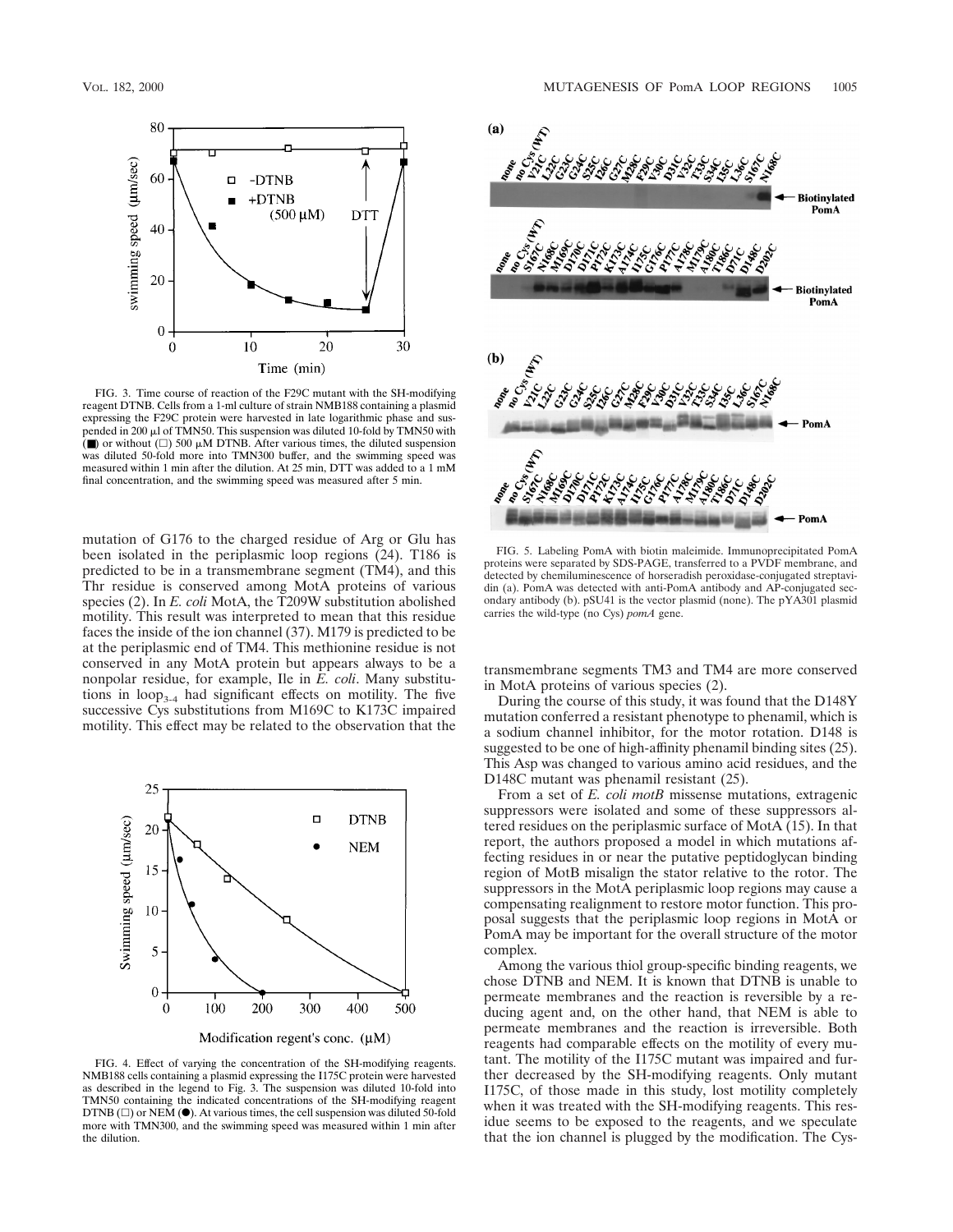

FIG. 6. Effect of Na<sup>+</sup> on the reactions of the M169C and D170C mutant proteins with SH-modifying reagents. Cells from a 1-ml culture of the wild-type strain (a) and the M169C (b) and D170C (c) mutants were harvested in late logarithmic phase and suspended in 200  $\mu$ l of TMN50. This suspension (10  $\mu$ l) was diluted 10-fold by TMN300 with ( $\bullet$ ) or without ( $\circ$ ) 10  $\mu$ M DTNB and by sodium-free buffer (TMK300) with ( $\blacksquare$ ) or without ( $\Box$ ) 10  $\mu$ M DTNB. After various times, the diluted suspension was diluted 50-fold more into TMN300, and the swimming speed was measured within 1 min after the dilution. At 15 min, DTT was added to 1 mM.

175 protein might prove useful in probing channel function by a modification using reagents of different sizes.

We tested whether we could observe the difference in accessibility of the SH-modifying reagents with or without sodium ions by using the M169C and D170C mutants, whose substituted residues are predicted to exist near the boundary of TM3. The reaction of DTNB with Cys-170 was slower when the  $Na<sup>+</sup>$  concentration was high (Fig. 6c). In contrast,  $Na<sup>+</sup>$  did not protect Cys-169 from modification. This result may suggest that Asp-170 faces towards the channel pore and interacts with  $Na<sup>+</sup>$  or that  $Na<sup>+</sup>$  changes the structure of PomA around Asp-170. When this reactivity can be assessed directly by chemical modification under various conditions, structural changes around Asp-170 might be clarified.

Generally, maleimide is known not to bind to a thiol in the hydrophobic interior of the membrane, and we can use many derivatives, i.e., those labeled with isotope, those biotinylated, or those labeled with fluorescein, e.g., to directly detect the binding. Using biotin maleimide, we tried to determine the membrane topology of PomA, and the boundaries of the transmembrane regions and periplasmic  $loop_{3-4}$  are inferred to be around S167C for TM3 and A178C for TM4 (Fig. 5). Those results are consistent with the membrane topology predicted from the hydrophobicity profiles (2, 11). It is noteworthy that, in spite the fact that swarming was inhibited by DTNB, the A180C protein was not biotinylated (Fig. 5). Swimming speed of the A180C mutant was not inhibited by DTNB or NEM, and this is consistent with the fact that A180C PomA protein was not biotinylated. We speculate that DTNB might require a very long time or need only a certain condition to bind to Cys-180, and slight motility inhibition was observed only in the swarming plate. This may suggest that the Ala-180 residue exists in the membrane and faces toward a hydrophilic channel pore. This prospect is supported by the fact that Thr-186, which corresponds to the conserved polar residue for the channel in MotA (37), is located on the same phase as Ala-180 in the helical wheel of TM4. None of the Cys substitutions in  $loop_{1-2}$ was labeled with biotin maleimide. On the other hand, the motility of the F29C and D31C mutants was affected by SHmodifying reagents. We showed that the F29C substitution mutant reacted slowly with the SH-modifying reagent DTNB (Fig. 3). It has been shown that fluorescein maleimide can react with S24C in loop<sub>1-2</sub> of *E. coli* MotA in spheroplasts (41). Although we tried to label F29C with a prolonged incubation or with spheroplasts, we could not detect biotinylated PomA (data not shown). This  $loop_{1-2}$  may be covered with other proteins, such as the motor proteins PomB, MotX, or MotY. Alternatively, this loop may be embedded in the pore region of the channel, as predicted in the loops of many ion channels  $(10).$